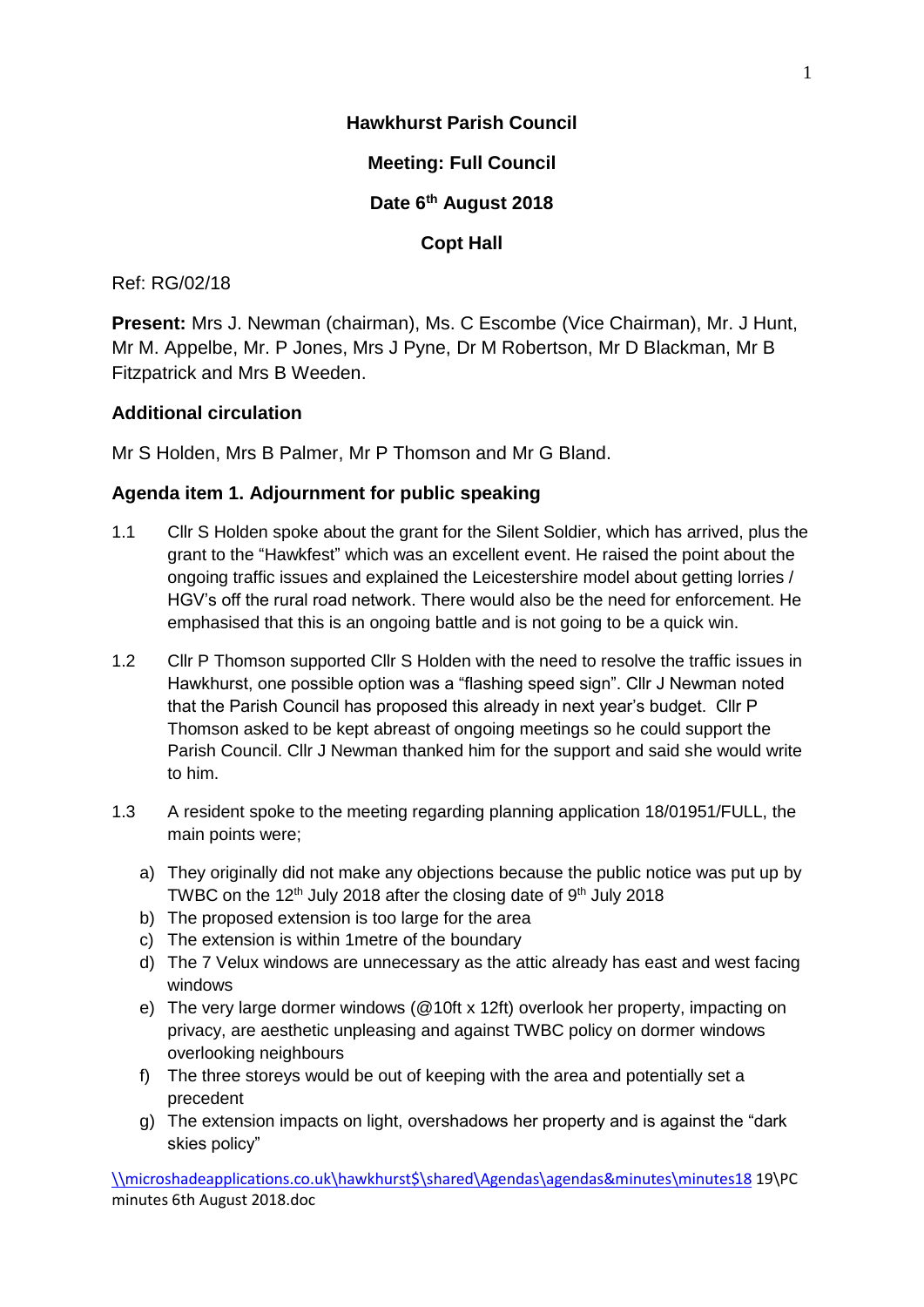- h) The lean to does not exist and should be a separate planning application
- 1.4 A brief discussion took place and all agreed that the lack of public notice from TWBC was an issue regarding this planning application.
- 1.5 Cllr B Weeden left the meeting.
- 1.6 Mr B Lees then spoke to the meeting regarding planning application 17/02980/OUT, his main points were:
	- a) Why was the deadline so short for comments?
	- b) Nothing has changed in the application for the original one to far form village and unstainable
	- c) Did not comply with NDP
	- d) The timing in the holidays does the original comments still apply?
- 1.7 A brief discussion was held and it was explained that these were amendments to the original application (which has not yet been determined) so the original comments still applied. Cllr Escombe explained that until the Parish Chairmen complained to TWBC about Parish Councils not been notified about amendments in ongoing planning applications we would not have been aware of this. It is good that we are now made aware but agreed the timescale is still an issue.
- 1.8 Cllr J Newman thanked both speakers and Cllr S Holden emphasised the need to speak at the TWBC Planning Committee.
- 1.9 Cllr B Weeden returned to the meeting.

# **Agenda Item 2. Apologise for Absence**

2.1 Cllr P Whittle and Cllr L Edmeads.

### **Agenda item 3. Declaration of interest**

- 3.2 All Cllr's declared a personal interest regarding planning application 48.
- 3.3 Cllr B Weeden declared a pecuniary interest regarding planning application 41 and a personal interest regarding 49.
- 3.4 Cllr B Fitzpatrick declared a personnel interest regarding planning application 41.

### **Agenda item 4. Approval of minutes**

- 4.1 Approval and noting
- 4.1.1 Cllr J Newman introduced the minutes of the Council meeting  $9<sup>th</sup>$  July 2018, they were approved by a vote of 10 and one abstaining. Cllr J Newman then signed the minutes.
- 4.1.2 The minutes of the Finance and General Purposes Committee of 16<sup>th</sup> July 2018 were noted.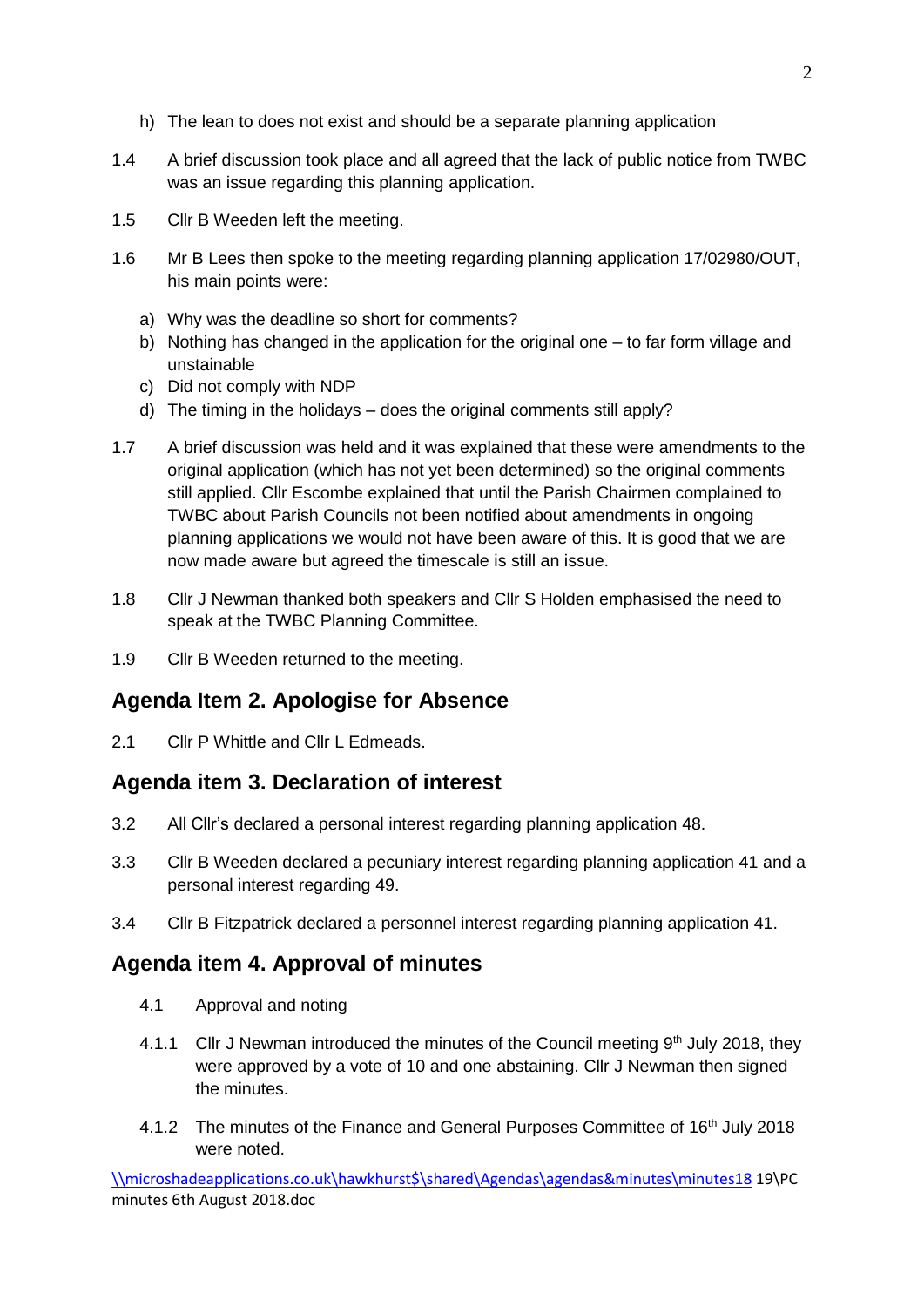- 4.1.3 The minutes of the Building Committee of 30<sup>th</sup> July 2018 were noted.
- 4.2 Matters arising from minutes.

4.2.1 The Clerk explained that we were still chasing TWBC to clarify the difference between the time the advertising hoarding were allowed to stay up – one is for 5 years the other is for 6 months. Agreed the Clerk to continue chasing this.

# **Agenda item 5. Correspondence**

|                | <b>Date</b><br><b>Received</b> | <b>From</b>                                   | <b>Subject</b>                                                                                        |
|----------------|--------------------------------|-----------------------------------------------|-------------------------------------------------------------------------------------------------------|
|                |                                |                                               |                                                                                                       |
| 1              | 4.7.2018                       | Liz Hatcher                                   | Thank you for the KALC Community Award                                                                |
| $\overline{2}$ | 16.7.2018                      | Mrs Brown                                     | Concern about planning application, but already<br>considered. Note being reconsidered                |
| 3              | 17.7.2018                      | Richard<br>O'Neill                            | Application to position of Trustee of Springetts<br>Almshouses and the linked Thomas Iddenden Charity |
| 4.             | 18.7.2018                      | Ken Bonner                                    | Potential Co-op for street lighting                                                                   |
| 5.             | 19.7.2018                      | <b>Home Start</b>                             | Thank you for grant of £150                                                                           |
| 6.             | 25.7.2018                      | <b>Samaritans</b>                             | Thank you for grant of £100                                                                           |
| $\overline{7}$ | 25.7.2018                      | Kent, Surry<br>and Sussex<br>Air<br>Ambulance | Thank you for grant of £150                                                                           |
| 8              | 30.7.2018                      | Hands of<br>Hope                              | Thank you for the grant of £100                                                                       |
| 9              | 3.8.2018                       | <b>West Kent</b>                              | Invite to meeting on "memory café" at Bowles Lodge                                                    |

### **5.1 Resolved**

- 5.1.1 Richard O'Neill was unanimously approved to be the Trustee of Springetts Almshouses and the linked Thomas Iddenden Charity.
- 5.1.2 Cllr B Weeden to represent Hawkhurst Parish Council at the memory café meeting.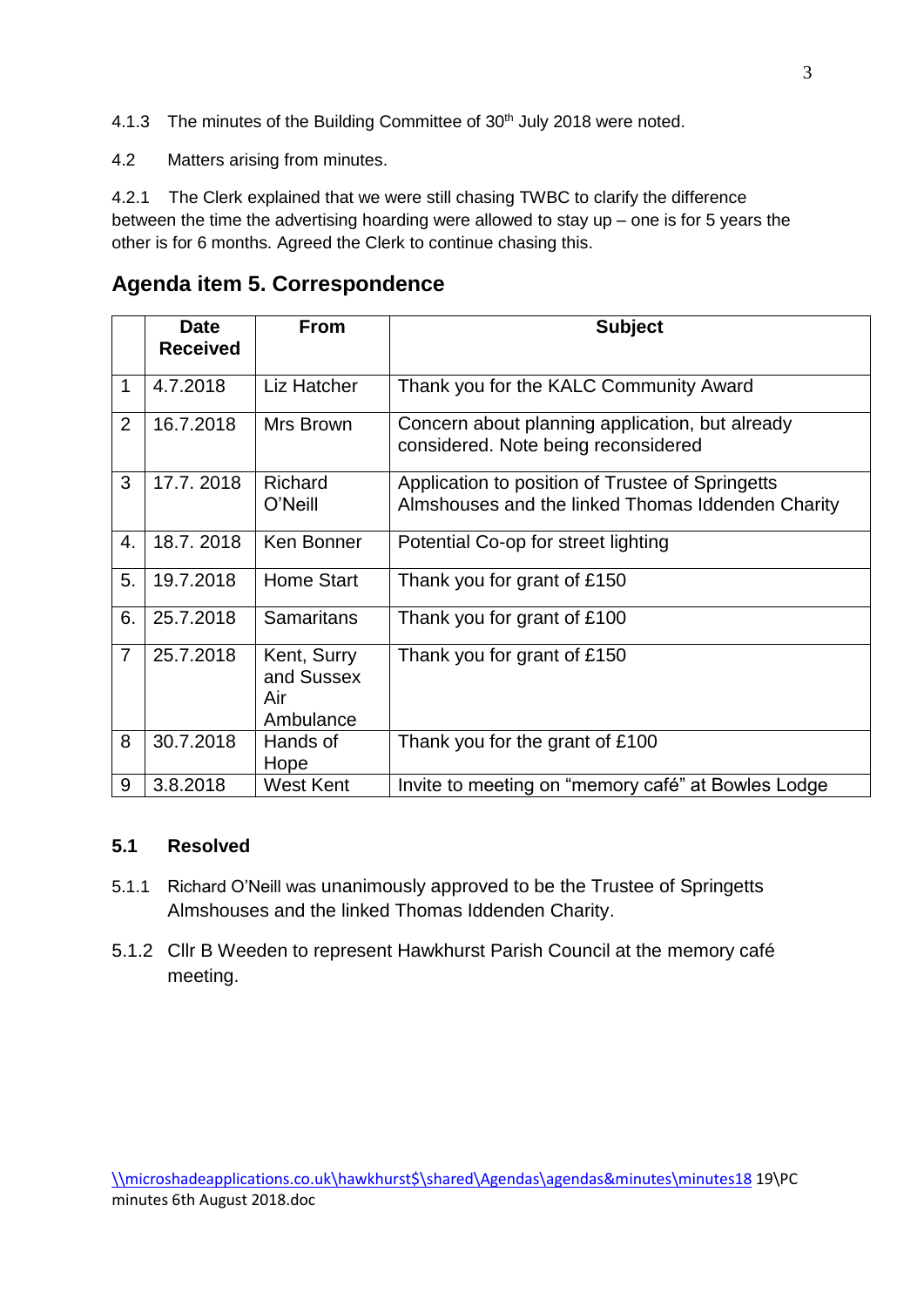# **Agenda item 6. Finance**

6.1 Income and expenditure as of 3rd August 2018

| Accounts for payment            | £  | 9,293.52     |
|---------------------------------|----|--------------|
| Payment received                | £  | 695.00       |
| <b>Net Expenditure</b>          | -£ | 8,598.52     |
| <b>Cambridge &amp; Counties</b> | £  | 77,400.90    |
| <b>Cambridge Building</b>       |    |              |
| Society                         | £  | 75,201.05    |
| <b>Lloyds Current</b>           | £  | 10,051.00    |
| <b>Lloyds Access Reserve</b>    |    | £ 113,694.13 |

6.2 Income, expenditure and payments approved unanimously.

### **Agenda item 7. Planning**

7.1 Planning & Highways Information:

| Ref. No.  | Proposal | Location | <b>Comments</b> |
|-----------|----------|----------|-----------------|
| <b>NA</b> |          |          |                 |
|           |          |          |                 |

#### 7.2 Planning TWBC Approved:

| <b>Ref</b>     | <b>Proposal</b>                                                                                                                                       | <b>Location</b>                                                  | <b>Comments/Valid</b>                                              |
|----------------|-------------------------------------------------------------------------------------------------------------------------------------------------------|------------------------------------------------------------------|--------------------------------------------------------------------|
| 18/01709/TPO   | Ash (T1) Reduce fractured<br>limb and surrounding canopy<br>by $2-3m$                                                                                 | 2 Dickens Way,<br>Hawkhurst, Kent<br><b>TN18 4PQ</b>             | Permitted                                                          |
| 18/02165/FULL  | EIA Screening opinion -<br>Erection of 28 dwellings,<br>associated access, parking<br>and open space                                                  | Land to the East of<br>Heartenoak Road,<br><b>Hawkhurst Kent</b> | NO EIA required                                                    |
| 18/02001/AGRIC | Steel framed barn with open<br>sides and steel roof                                                                                                   | Conghurst Farm,<br>Conghurst Lane,<br>Hawkhurst TN18 4RW         | Approval not required                                              |
| 18/01929/AGRIC | Two horticultural greenhouses                                                                                                                         | Land south of Hall<br>House Moor Hill,<br>Hawkhurst TN184QE      | Consent required, this<br>would need full<br>application in future |
| 18/01836/Full  | Single sided storey extension,<br>alterations to fenestration<br>including a new window to the<br>front elevation and<br>replacement doors/windows to | 5. Hutson's Court<br>Woodbury Road,<br>Hawkhurst TN18 4EH        | Permitted                                                          |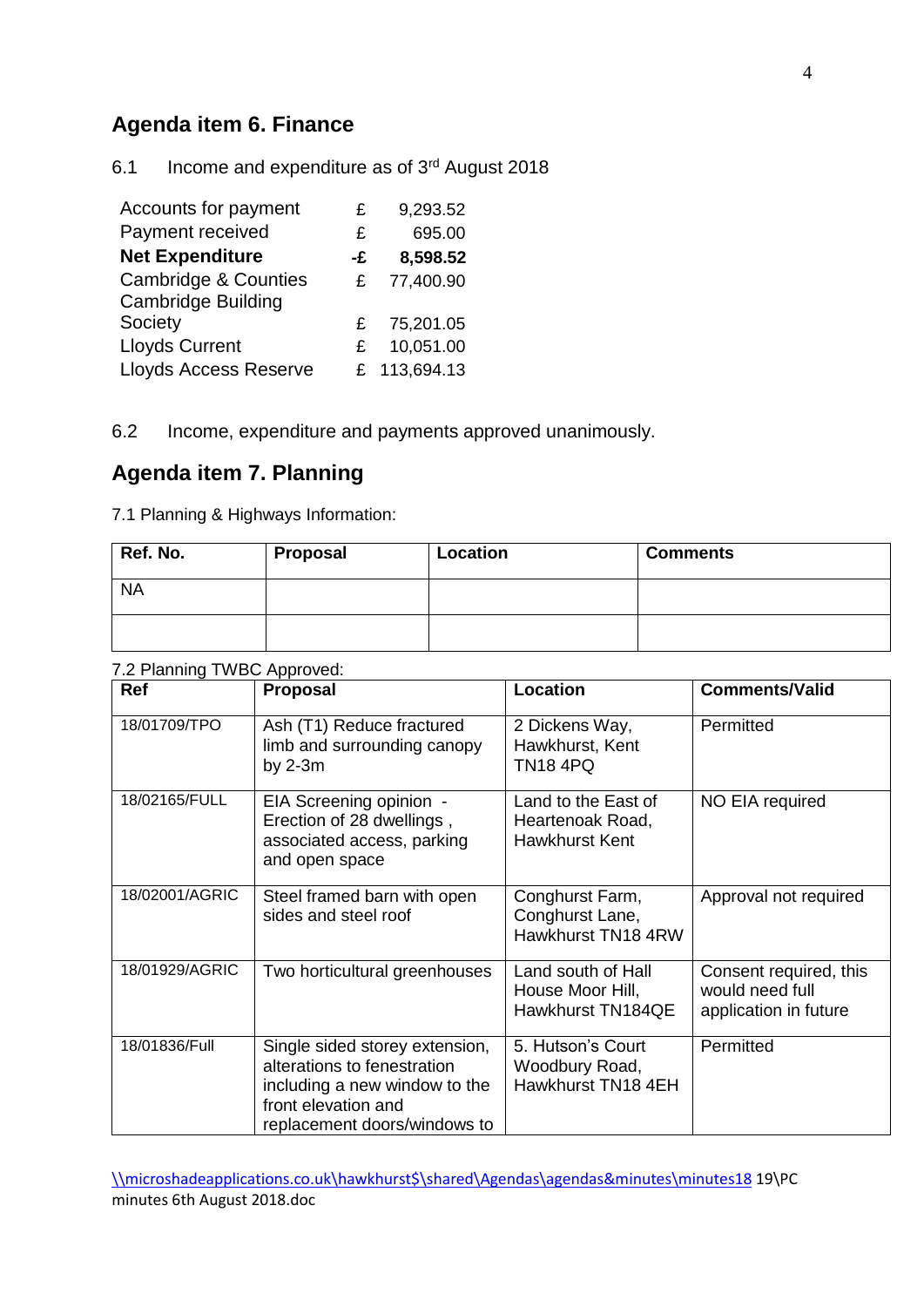|                     | rear elevation and internal<br>alterations                                                                                                                                                                                                                         |                                                                       |                  |
|---------------------|--------------------------------------------------------------------------------------------------------------------------------------------------------------------------------------------------------------------------------------------------------------------|-----------------------------------------------------------------------|------------------|
| 18/01678/SUB        | Submission of details in<br>relation to condition 4 -<br>(internal walls) Condition 5<br>(Courtyard Sliding Sash<br>Windows of 16/07114/LBC                                                                                                                        | Old Highgate House,<br>Rye Road, Hawkhurst<br><b>TN18 4EY</b>         | Approved         |
| 18/01297/TCA        | Tree in Conservation Area -<br><b>Yell Fell</b>                                                                                                                                                                                                                    | Lillesden<br>Greenhouse, Hastings<br>Road, Hawkhurst<br>Kent TN18 4RS | No objection     |
| 18/00310/SUB        | Submission of details in<br>relation to condition 3 (joinery<br>details) 4 (Interface details)<br>and 6 Materials of<br>17/02158/LBC                                                                                                                               | 4 Gingerbread Lane,<br>Hawkhurst Kent TN18<br>4XR                     | Approved         |
| 17/03896/SUB        | Submission of details in<br>relation to condition 7<br>(fireplace)                                                                                                                                                                                                 | 4 Gingerbread Lane,<br>Hawkhurst Kent TN18<br>4XR                     | Approved         |
| 17/03806/ENVSC<br>R | <b>EIA Screening Opinion:</b><br>Outline (access not reserved)<br>- Demolition of existing<br>building and erection of 25<br>apartments with affordable<br>housing, parking provision,<br>new highway access and other<br>ancillary works<br>(17/03780/OUT refers) | Brook House,<br>Cranbrook Road,<br>Hawkhurst TN18 5EE                 | EIA not required |

#### 7.3 Planning TWBC Refused:

| Ref. No. | Proposal | Location | <b>Comments/Valid</b> |
|----------|----------|----------|-----------------------|
|          |          |          |                       |

#### 7.47.4 Planning Applications received: [TWBC Planning Portal](http://www.tunbridgewells.gov.uk/residents/planning/planning-application-search)

| <b>No Application No</b> | <b>Proposal</b>                                                                                                                                                                                  | <b>Location</b>                                       | <b>Decision</b>                                                         |
|--------------------------|--------------------------------------------------------------------------------------------------------------------------------------------------------------------------------------------------|-------------------------------------------------------|-------------------------------------------------------------------------|
| 41 17/02980/OUT          | Outline (access and layout not<br>reserved) - Residential development<br>of 40 dwellings with open space<br>amenity land and new access road<br>including provision of 35% affordable<br>housing | Streatley, Horns<br>Road, Hawkhurst,<br>Kent TN18 4QT | Council decision -<br>Object unanimously<br><b>PAC</b> advice<br>Object |

Having reviewed the amendments to this application, Hawkhurst Parish Council stands by its original comments when members voted against this application as the amendments do not appear to have addressed any of HPC's objections. The 'made' NDP and new NPPF add further weight to HPC's objections.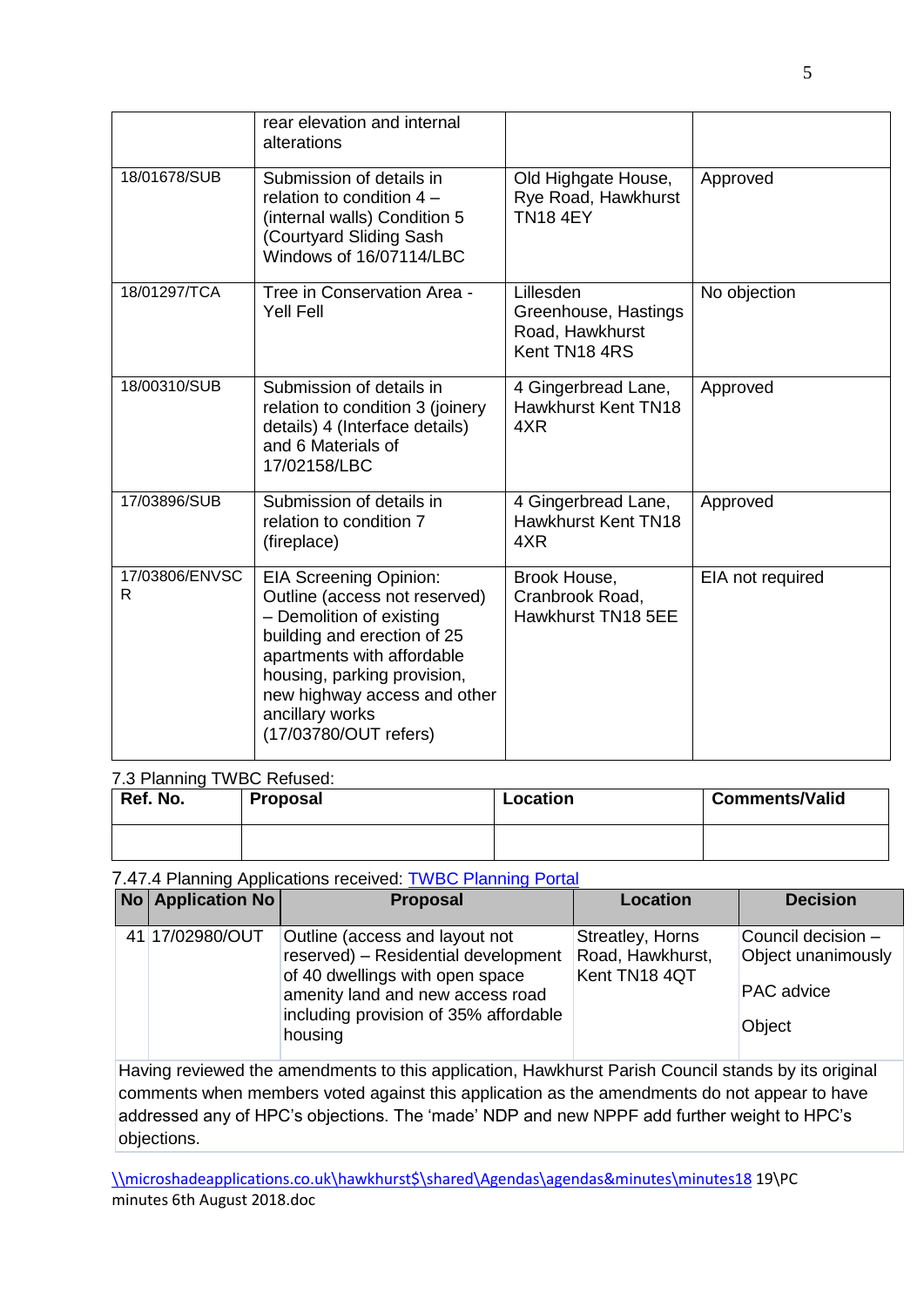We have considered Wealden Homes responses to the questions from the Case Officer and it is clear that Wealden Homes do not appear to have answered the questions put to them.

There are no substantial changes to the application.

|  | 18/01951/FULL Construction of two storey rear<br>extension, replacement dormer<br>windows and insertion of velux roof | Westwell, Stream<br>Lane, Hawkhurst,<br>Kent. TN18 4RD | Council decision -<br>Object |
|--|-----------------------------------------------------------------------------------------------------------------------|--------------------------------------------------------|------------------------------|
|  | lights                                                                                                                |                                                        | $For-3$                      |
|  |                                                                                                                       |                                                        | Object - 7                   |
|  |                                                                                                                       |                                                        | <b>PAC</b> advice            |
|  |                                                                                                                       |                                                        | Support                      |
|  |                                                                                                                       |                                                        |                              |

This application has been brought back to the Full Council for further consideration, as we have been made aware that the planning notice was not displayed until after the application was discussed at the July meeting and that the plans submitted do not reflect the current size/location of Anescote, a neighbouring property, after it was extended in the 80s. However, it should be noted that a recent aerial photograph was included in the Design and Access statement, which clearly showed the current situation.

It is noted that there have been 14 comments by residents, 12 objecting and 2 in support of the application.

Older plans (not showing the full extent of Anescote) and the absence of comments from residents may have led us to give less consideration to this application than might have been the case. Now that we are aware of the position, we have revisited this application in depth.

Residents have identified concerns that the dark weatherboarding does not match the local vernacular in Stream Lane or Hawkhurst more widely - as we did. We believe that this will be addressed by the condition we requested should be applied if planning permission is granted.

Further comments refer to the fact that the extension will be very big for the plot, overwhelming and out of character with other properties in Stream Lane. Having reviewed this, we are still of our original view that the extended property is neither too big for the plot nor out of proportion with other properties. Stream Lane is characterised by a mix of properties of varying sizes and styles.

A major concern relates to Anescote being overlooked by the extension to Westwell, particularly with the increased size of the dormers. The proposed work will add additional windows and velux roof lights on both sides of the property. We have restricted our detailed consideration to the side facing Anescote, as the occupant of the other neighbouring property has made comments in support of this application.

From the revised plan, kindly provided by Mr and Mrs Brown, it can be seen the two houses are largely offset from each other, with the front of Westwell being largely in line with the back of Anescote, although there is some overlap between the two properties. The proposed internal layout indicates that the dormer windows on the side nearest Anescote relate to bathrooms and the dressing room. We assume that these windows will be frosted or suitably treated and it is on this condition that we would support this planning application.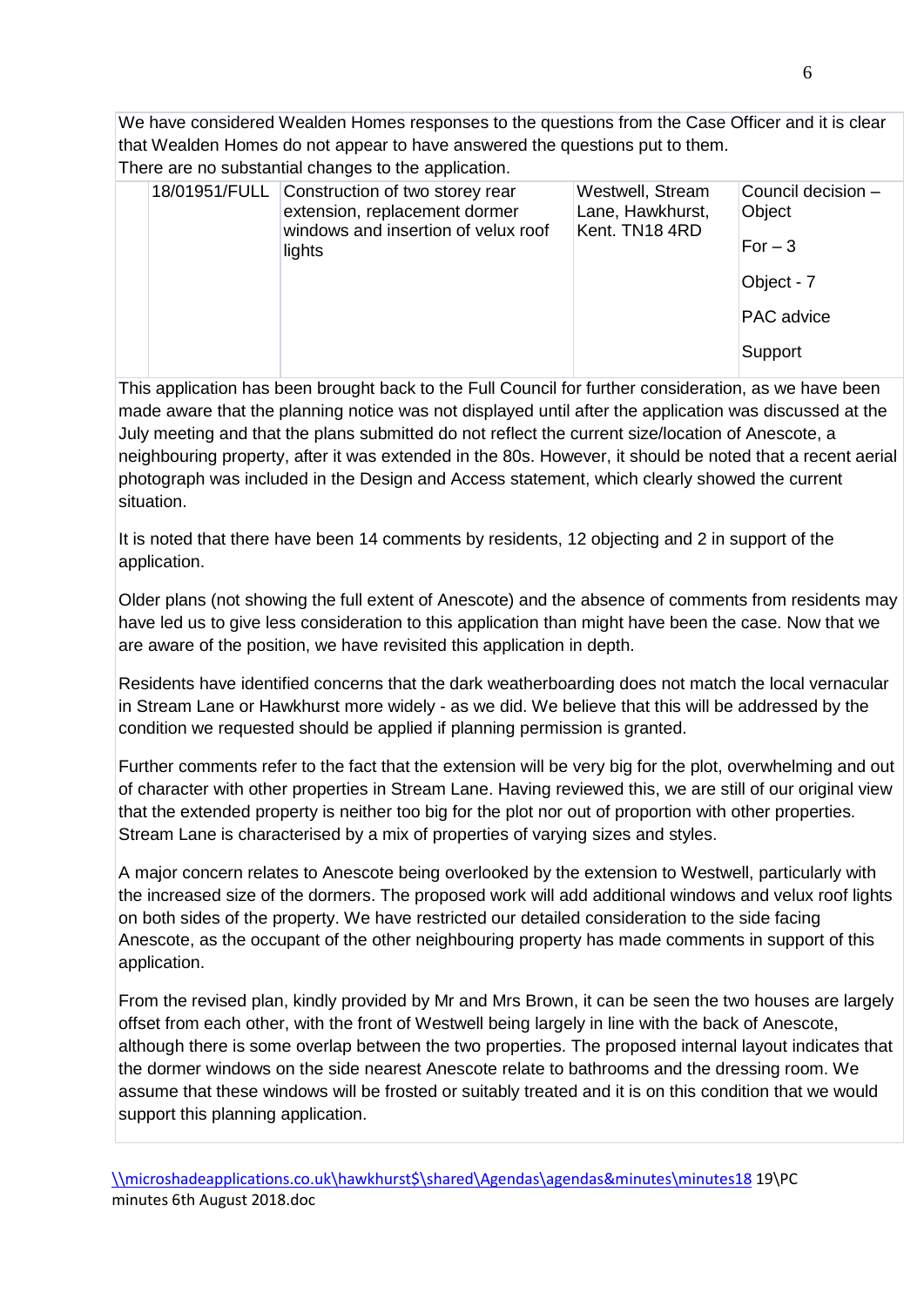The other window in the attic dormer is for the dressing room and we request that the Case Officer for TW advises on what can or should be done with this window.

**Conditions** - materials should match existing (and neighbouring property, which is of a similar design) and retain tile hanging. If this is not practical, then weatherboarding should be white to match in with Hawkhurst vernacular and local street scene. The dormer windows to the bathrooms / ensuites facing Anescote should be frosted or suitably treated.

The tone of the Council discussion was that the proposed extension would be unacceptable in that it was overlooking Ansecote

|  | 42 18/02249/FULL Partial rebuild of wall to the front | Wellington House,<br>High Street,<br>Hawkhurst, Kent<br><b>TN18 4JS</b> | Council decision -<br>Support<br>unanimously<br><b>PAC</b> advice |
|--|-------------------------------------------------------|-------------------------------------------------------------------------|-------------------------------------------------------------------|
|  |                                                       |                                                                         | Support                                                           |

There were no comments from neighbours. Rebuilding with materials to match existing.

| 43 18/01776/FULL<br>Demolition of office outbuilding within Highgate Hall, Rye<br>grounds of Highgate Hall<br>(retrospective) | Road, Hawkhurst,<br>Kent TN18 4EY | Council decision<br>Support 9 in favour<br>and 1 abstain<br><b>PAC</b> advice<br>Support |
|-------------------------------------------------------------------------------------------------------------------------------|-----------------------------------|------------------------------------------------------------------------------------------|

The outbuilding was demolished by previous owner prior to sale. The removal of the outbuilding is supported by the conservation officer.

|  | 44 18/02120/FULL Variation of condition 6 (landscaping) 38A, Park Cottages, |                 | Council decision $-$ |
|--|-----------------------------------------------------------------------------|-----------------|----------------------|
|  | of planning permission                                                      | Hawkhurst, Kent | Support              |
|  | 16/502248/FULL (demolition of                                               | TN174HN         | unanimously          |
|  | existing garages and erection of 1                                          |                 |                      |
|  | home with 4 parking space -                                                 |                 | <b>PAC</b> advice    |
|  | Relocation of front fencing to provide                                      |                 |                      |
|  | larger garden                                                               |                 | Support              |
|  |                                                                             |                 |                      |

There were no comments from neighbours. Picket fencing and applicant has agreed to TW's request that fence be softened with planting which is kept trimmed to a specified size.

| 45 18/02152/FULL | Single Storey Pitched roof annex<br>extension to existing bungalow. | The Cedars,<br>Tongswood Drive,<br>Hawkhurst, Kent<br><b>TN18 5DS</b> | Council decision -<br>Support<br>9 in favour, 1 against |
|------------------|---------------------------------------------------------------------|-----------------------------------------------------------------------|---------------------------------------------------------|
|                  |                                                                     |                                                                       | PAC advice                                              |
|                  |                                                                     |                                                                       | Support                                                 |

The previous planning application for separate building in grounds was rejected due to use of agricultural land and planners advised that they would look more favourably on an extension. The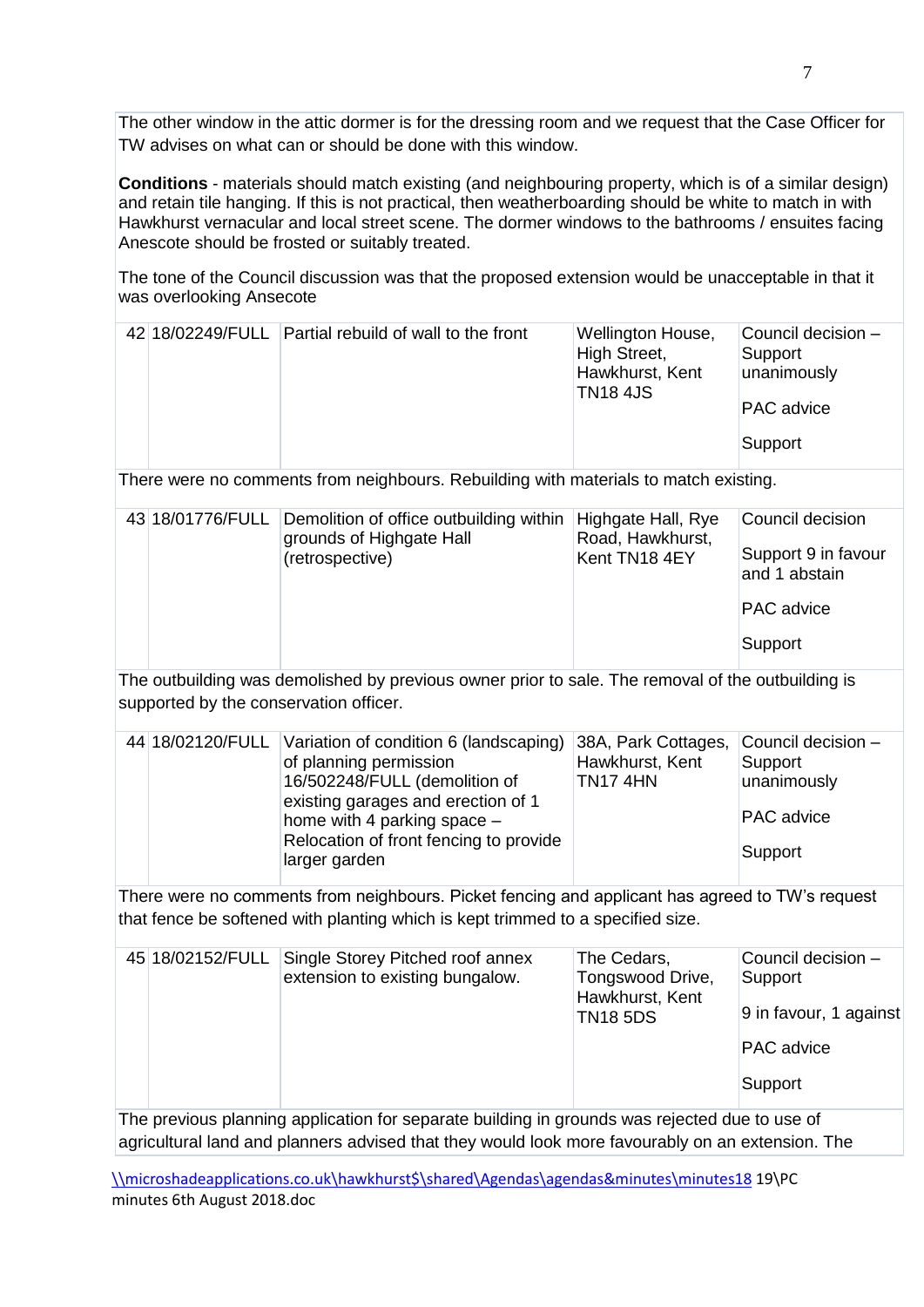extension is to provide living accommodation for the daughter to provide live-in care for elderly disabled relatives. Materials have been chosen to match existing bungalow. Efforts have been made to take into account eco considerations e.g. use of solar panels and a log boiler to heat radiators.

| 46 18/02060/FULL                                           | Erection of single storey rear<br>extension (Part retrospective)                                              | 5 Western Villas,<br>Western Avenue,<br><b>Hawkhurst Kent</b><br><b>TN184BN</b> | Council decision -<br>Support<br>9 in favour, 1 abstain<br><b>PAC</b> advice<br>Support |  |  |
|------------------------------------------------------------|---------------------------------------------------------------------------------------------------------------|---------------------------------------------------------------------------------|-----------------------------------------------------------------------------------------|--|--|
| A small extension using materials sympathetic to existing. |                                                                                                               |                                                                                 |                                                                                         |  |  |
| 47 18/02054/FULL                                           | Demolition of existing conservatory:<br>erection of a replacement infill<br>extension and garden / store room | The Well House,<br>Potters Lane,<br><b>Hawkhurst Kent</b><br><b>TN18 5BB</b>    | Garden room<br>Council decision -<br>Object<br>In favour 2, against<br>8                |  |  |

We would support the removal of the conservatory and the replacement extension, thereby providing a link between the two parts of the property. This does not appear to be excessive in size or to impact on neighbours.

We object to the construction of the new building in the garden, which the plan shows to contain a bathroom, kitchenette, dining room and one other room. There is confusion over the purpose of this building, which is identified as a garden room/ store room in the application.

This size of this additional building is also concerning, as it is very large. The house has previously been extended by converting the garage into accommodation, the new infill extension will link these two areas.

The application was confusing, maybe should have been two applications – support the extension but against the new build.

| 48 18/02002/FULL                                                                           | Single storey rear extension and<br>addition of windows to south<br>elevation | Padmore, Stream<br>Lane, Hawkhurst,<br>Kent TN18 4RB | Council decision -<br>Support<br>unanimously<br><b>PAC</b> advice<br>Support |  |  |
|--------------------------------------------------------------------------------------------|-------------------------------------------------------------------------------|------------------------------------------------------|------------------------------------------------------------------------------|--|--|
| Small oxtonoion to living room, increasing volume by 6%, using materials to match oxigting |                                                                               |                                                      |                                                                              |  |  |

Small extension to living room, increasing volume by 6%, using materials to match existing.

Extension Council decision – Support

In favour 8, abstain

 $\overline{2}$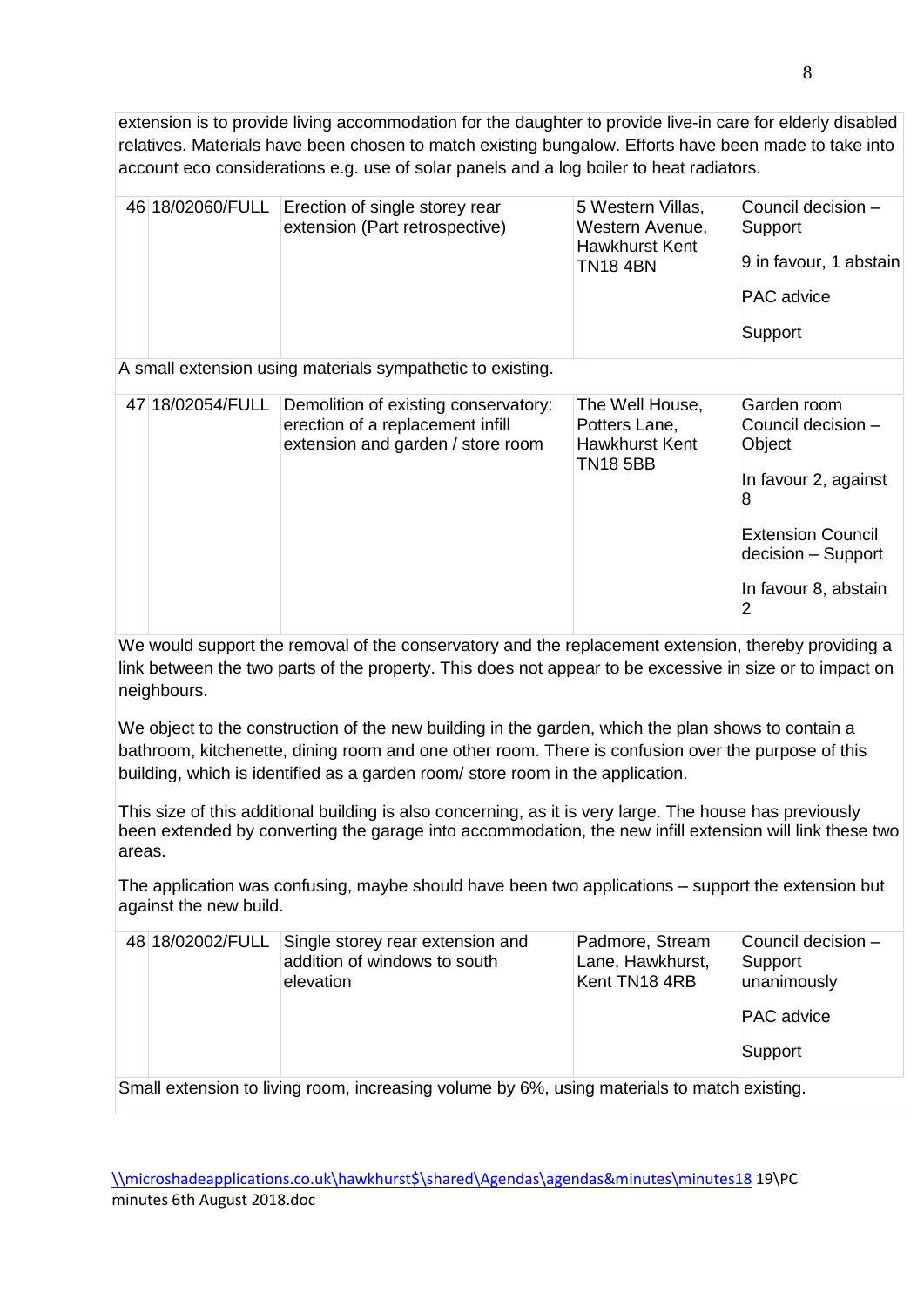|  | 49 18/02165/FULL Erection of 28 dwellings, associated<br>access, parking and open space | Land to The East of, Council decision -<br>Heartenoak Road,<br>Hawkhurst Kent | Object unanimously<br><b>PAC</b> advice |
|--|-----------------------------------------------------------------------------------------|-------------------------------------------------------------------------------|-----------------------------------------|
|  |                                                                                         |                                                                               | Object                                  |

This is a major development on a greenfield site (active agricultural land) in the AONB that does not comply with the NDP.

HD1(a) states a preference for smaller sites and that greenfield sites should provide for approximately 5 to 10 dwellings. This proposal is too big to comply with this policy.

HD1(b) identifies exceptions for larger-scale development - a need to demonstrate exceptional circumstances, and that the impact on the AONB and environmental constraints of Hawkhurst can be effectively mitigated. No credible justification is given to explain why this development is needed in the AONB. Reasoning appears to be based on the incorrect assertion that Hawkhurst is a town with "ample local services" and, therefore is better placed to accommodate significant growth than villages. Hawkhurst's infrastructure is already struggling to meet existing demand and this is before the housing currently being built is occupied. Further development would just exacerbate this.

HD1(b) 2i) The proposed site is within walking distance of the centre of the village, but we have concerns over pedestrian safety. Heartenoak Road is narrow and does not have continuous pavements. The site would provide a number of affordable properties, which are needed in Hawkhurst. But it also includes 4 and 5 bedroomed houses, which are not needed.

The transport assessment minimises the impact of the additional traffic on the already high level of congestion in Hawkhurst. Heartenoak is a very narrow lane (single track with passing places) that cannot provide suitable access to this site. It is a sunken lane - something that is not mentioned in the application. The transport statement refers to the new junction, which should have been delivered as part of the redevelopment of Babies Castle - this has not yet been enforced. The transport statement mentions Etchingham station but ignores the fact that a car is necessary to access it.

HD1(b) 2ii) We feel extreme disquiet over the lack of environmental care in this proposal. The ecological assessment has identified ancient woodland, important hedgerows, dormice, 8 species of bats (including some that would be classified as very rare), grass snakes and slow worms, as well as nesting sites for birds. Efforts to mitigate the impact of this development on the biodiversity appear to be very superficial e.g. trees on either side of the entrance that will provide aerial linkage in time, 5 bat boxes and 5 bird boxes. This is not acceptable.

The landscape assessment indicates that the visual impact will be limited to the site and the immediate environs. The proposals will result in "major adverse effects at the site and local level." The development would be visible in winter from the public footpaths north of the site.

The site is currently used for agriculture and so does not comply with NDP - HD1.

HD3 - Modern living - it does not appear that consideration has been given to lifetime homes standards or the efficient use of water and energy.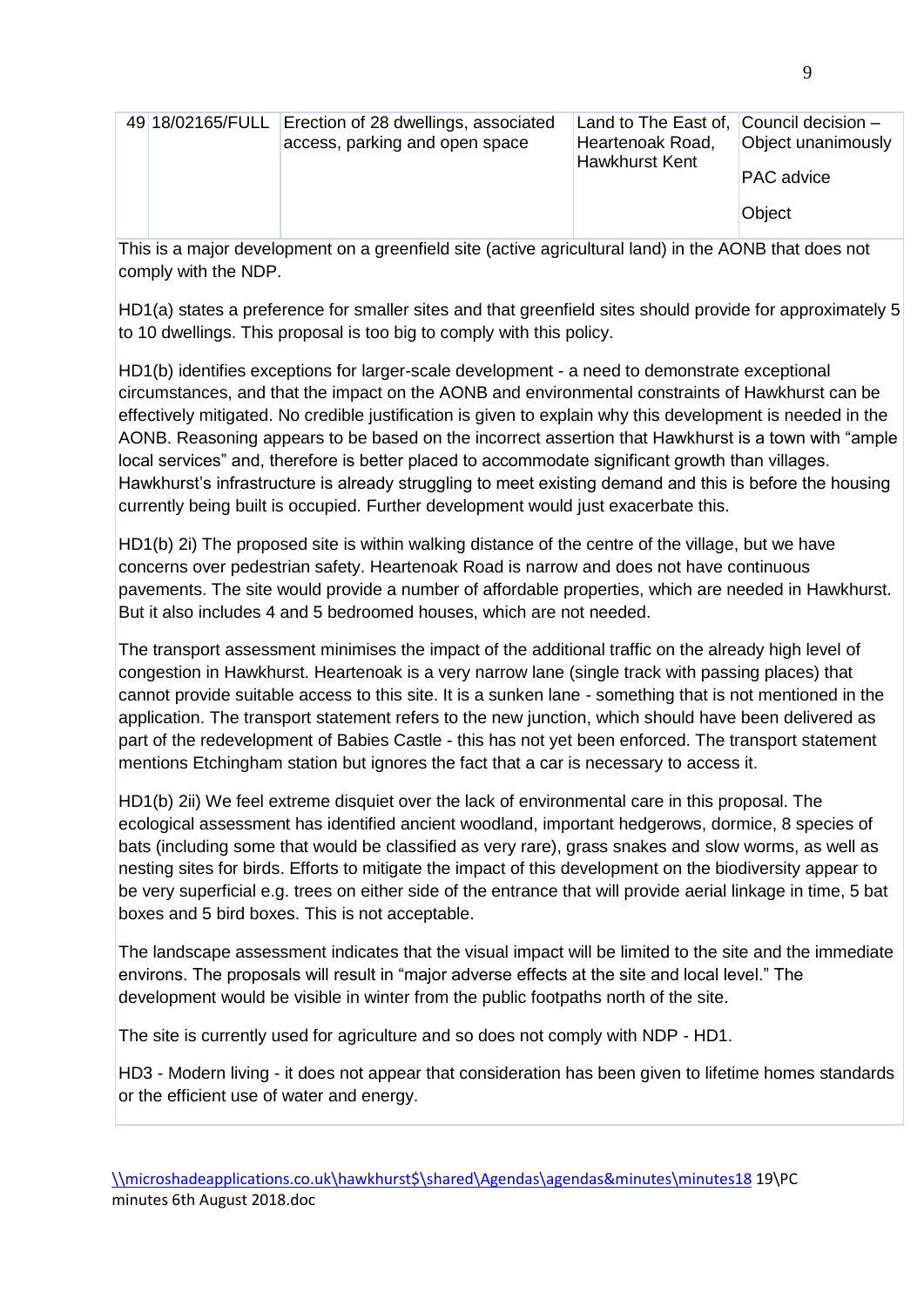HD4 - Design Quality - the proposal does not comply with the design guidance, e.g. there are no working chimneys. Car parking only meets minimum provision. This is not acceptable in Hawkhurst, given the pressure on parking. All developments are expected to have safety and security built in - the response from the police indicates that insufficient consideration has been given to this.

To date the planning portal has 16 objections from residents.

Note recent National Planning Policy Framework July 2018 paragraph 84 regarding developments in rural areas "… does not have an unacceptable impact on local roads"

|  | 50 18/02413/TPO   Trees Lime $(T1)$ – to fell | 3 Highgate Mews<br>Hawkhurst<br>Cranbrook TN18<br>4.JW | No decision – follow<br>Tree officer advice. |
|--|-----------------------------------------------|--------------------------------------------------------|----------------------------------------------|
|  |                                               |                                                        |                                              |

The tree is subject to a TPO. Application states that it is diseased. This needs to be supported by evidence which has not yet been provided.

|  | 51 18/02095/FULL Variation of Condition 8 of<br>94/00357/FUL - Current operating<br>hours of 07:00 am to 23:00pm on<br>Monday to Saturday, and 08.00am to<br>22.00pm on Sundays, to be<br>increased by one hour either side, to<br>be 06:00am to Midnight on Monday to<br>Saturday, and 07.00am to 23.00pm<br>on Sundays<br><b>Planning Application</b> | <b>Highgate Service</b><br><b>Station Rye Road</b><br>Hawkhurst<br><b>Cranbrook Kent</b><br><b>TN184HA</b> | Council decision -<br>object unanimously<br><b>PAC</b> advice<br>Object |
|--|---------------------------------------------------------------------------------------------------------------------------------------------------------------------------------------------------------------------------------------------------------------------------------------------------------------------------------------------------------|------------------------------------------------------------------------------------------------------------|-------------------------------------------------------------------------|
|  |                                                                                                                                                                                                                                                                                                                                                         |                                                                                                            |                                                                         |

Although extended hours were previously supported by HPC, the previous application was withdrawn as there were concerns raised by Environmental Protection that could not be reviewed in time for the decision deadline.

This has now been reviewed and considered acceptable. However, this was prior to the decision to allow the Subway. Therefore, we would like to know whether the addition of the Subway will have an effect on this assessment.

### **Agenda Item 8: Burial and Memorial**

| <b>Date</b>                | <b>Deceased</b>    | Interment /buried  |
|----------------------------|--------------------|--------------------|
| 21 <sup>st</sup> July 2018 | Ronald John Weeden | Interment of ashes |
| 25th July 2018             | Michael Fisher     | Interment of ashes |
| $26th$ July 2018           | John White         | <b>Burial</b>      |